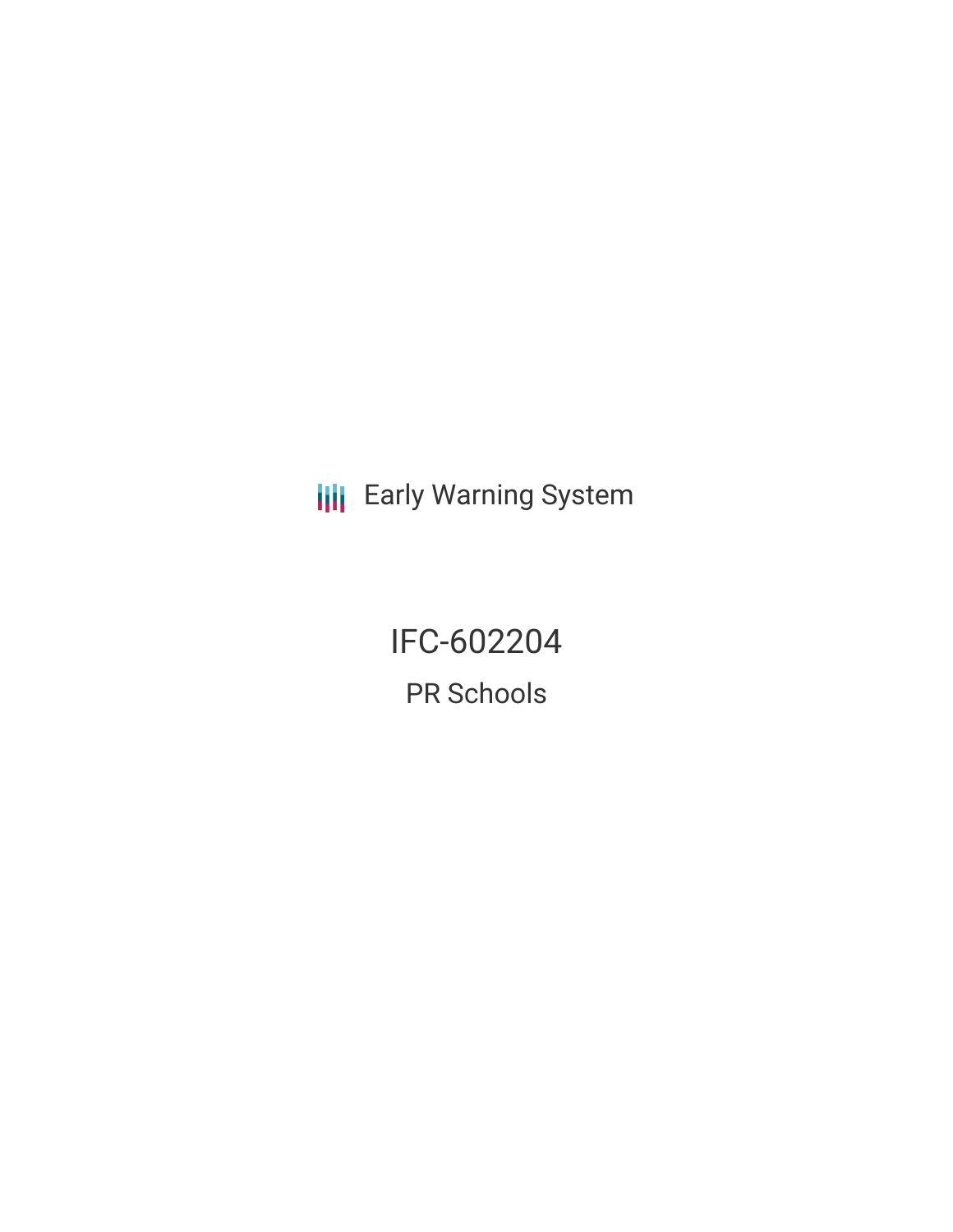# **Quick Facts**

| Kosovo                                                   |
|----------------------------------------------------------|
| Municipality of Prishtina                                |
| International Finance Corporation (IFC)                  |
| Approved                                                 |
|                                                          |
| 2017-06-02                                               |
| Government of Kosovo                                     |
| Education and Health, Industry and Trade, Infrastructure |
| <b>Advisory Services</b>                                 |
|                                                          |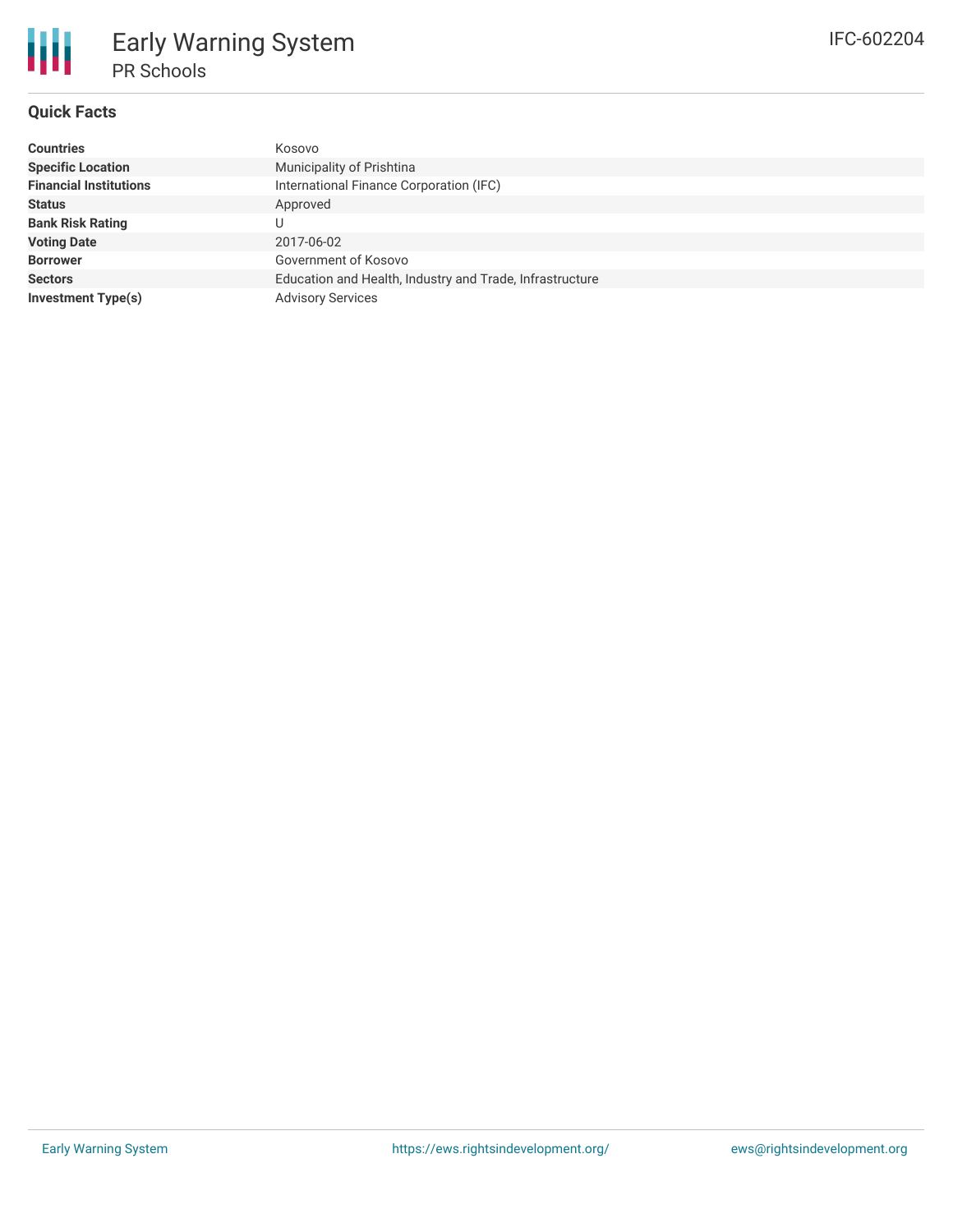

## **Project Description**

According to IFC website, IFC's PPP Transaction Advisory Services Unit will assist the Municipality of Prishtina in structuring and implementing of a PPP transaction for the education sector in Prishtina Municipality. The PPP contract will include the design, construction, and financing of four new school buildings, and maintenance and operation of non-academic services for a set period in the new schools and two existing schools. IFC would apply two-phased transaction implementation model. In Phase 1 IFC will carry out due diligence analysis of the project, assessment of investors' interest, and the transaction structuring. In Phase 2 IFC will draft the tender documentation and support the Municipality of Prishtina in implementation and conclusion of the tender process.

The objective of the Project is to improve provision of educational services in the Municipality of Prishtina in Kosovo. The successful implementation of the Project is expected to result in the mobilization of private sector investment and improved services to primary and lower secondary schools through provision of new and improved school facilities in urban areas of the Municipality of Prishtina.

Estimated budget for this project is still pending.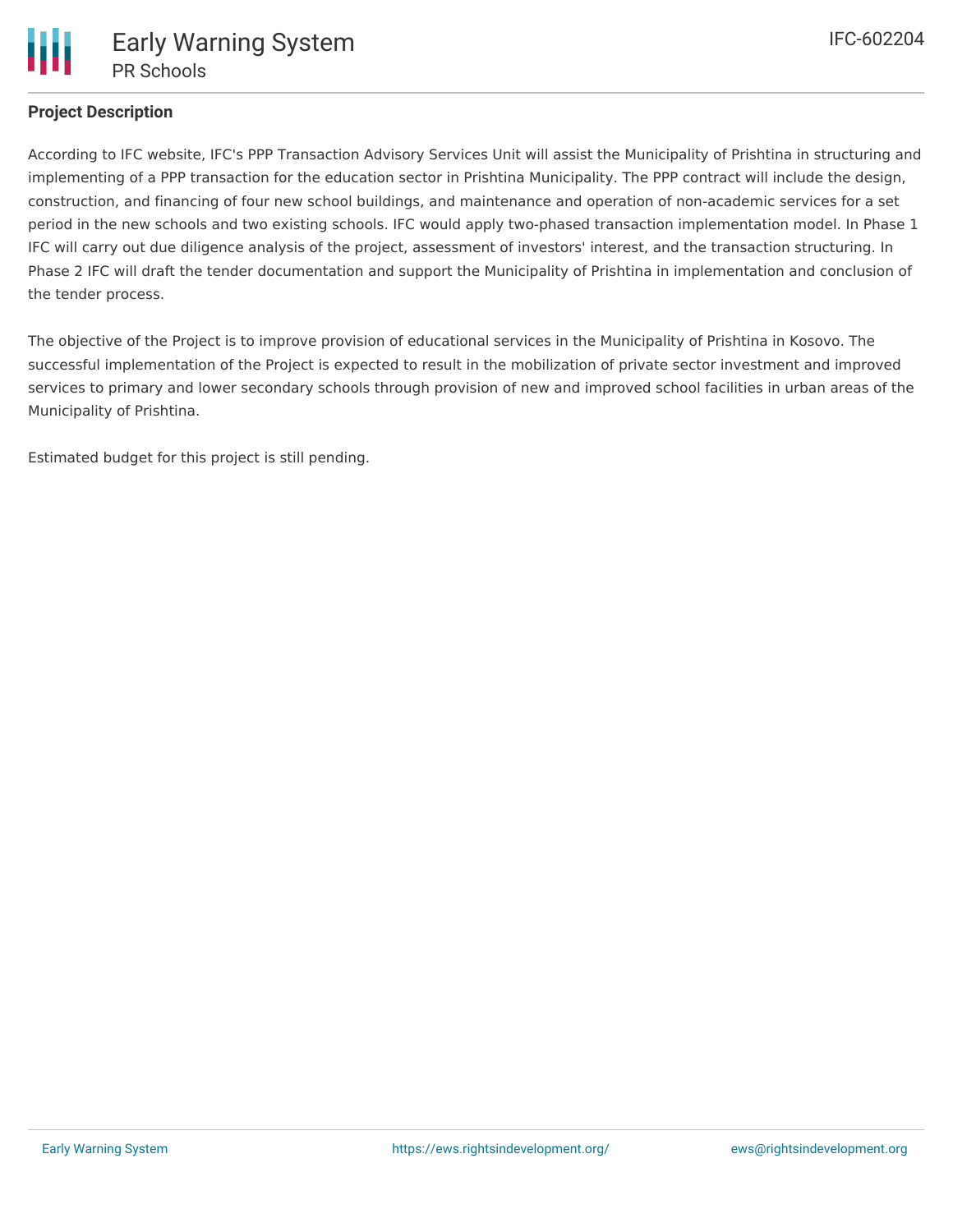

## **People Affected By This Project**

The objective of the Project is to improve provision of educational services in the Municipality of Prishtina in Kosovo. The successful implementation of the Project is expected to result in the mobilization of private sector investment and improved services to primary and lower secondary schools through provision of new and improved school facilities in urban areas of the Municipality of Prishtina.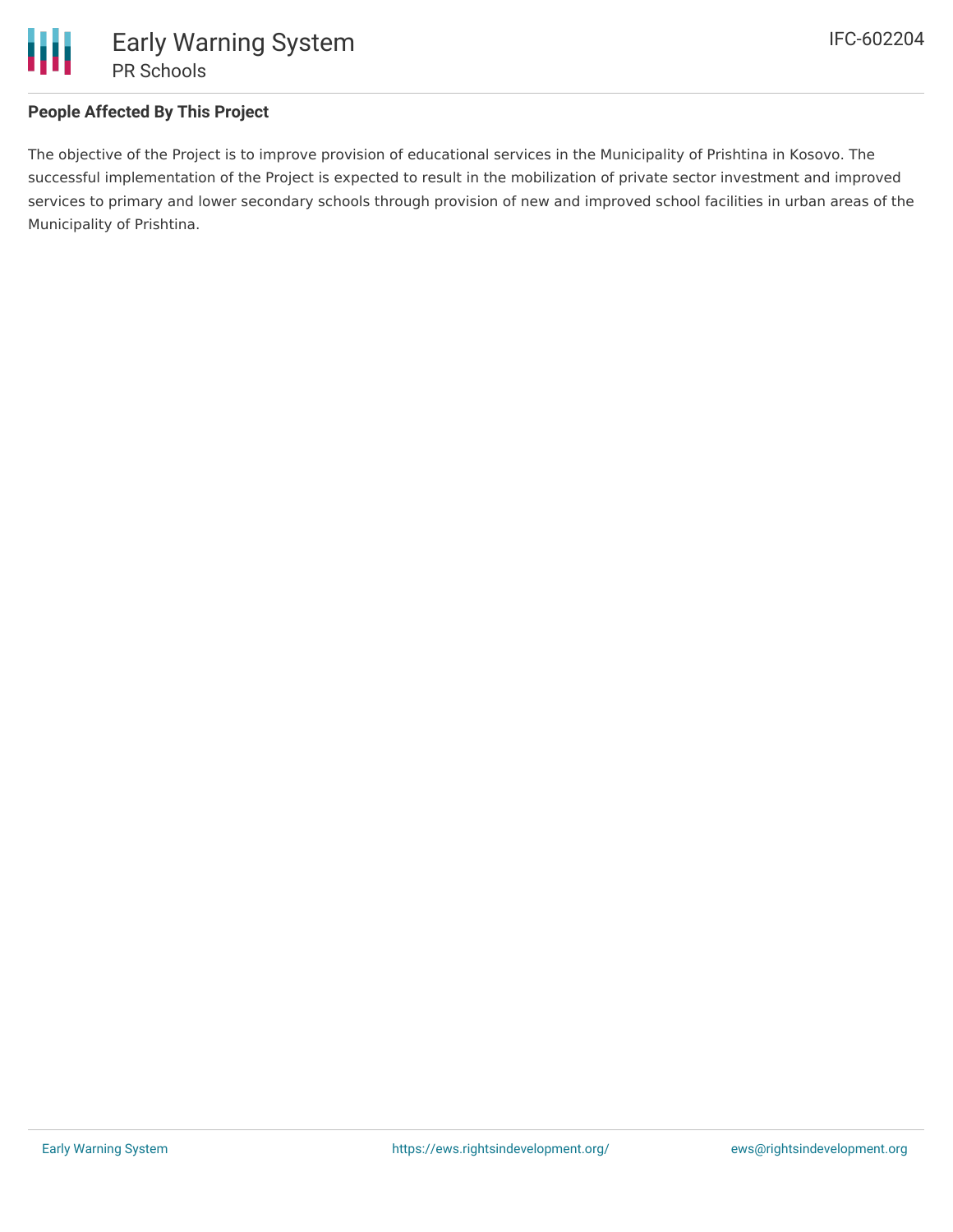### **Investment Description**

• International Finance Corporation (IFC)